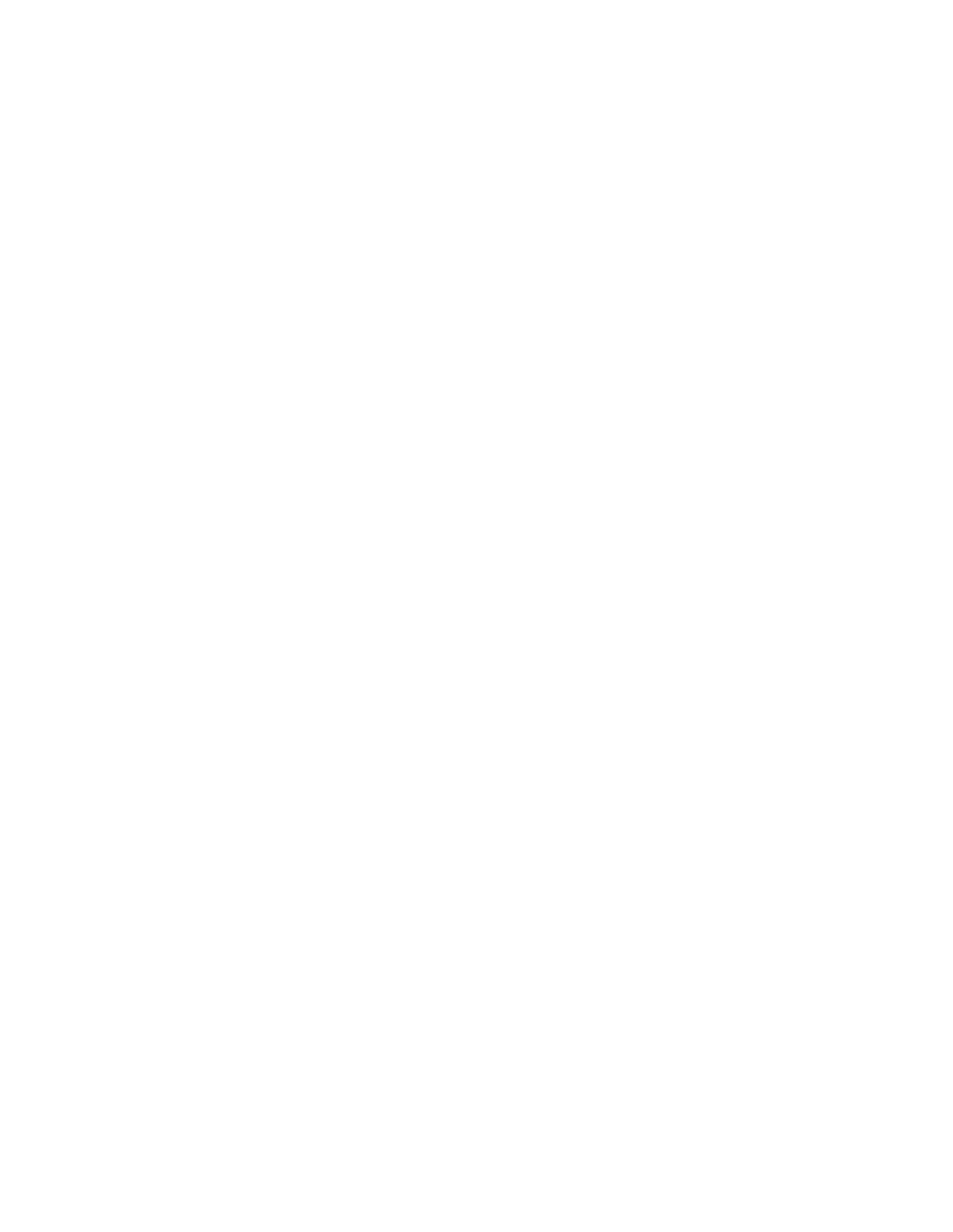## **CLAUSES WHICH REQUIRES SPECIAL ATTENTION WHILE FINALIZING FORM NO. 3CD**

## **CLAUSE : - 13(d), (e) and (f) SOURCE:- Section 145(2) & ICDS**

**Sub Clause (d):-** Whether any adjustment is required to be made to the profits or loss for complying with the provisions of income computation and disclosure standards notified under section 145(2)

**Sub Clause (e):-** If answer (d) above is in the affirmative, give details of such adjustments:

**Sub Clause (f):-** Disclosure as per ICDS

- (i) ICDS I Accounting Policies
- (ii) ICDS II Valuation of Inventories
- (iii) ICDS III Construction Contracts
- (iv) ICDS IV Revenue Recognition
- (v) ICDS V Tangible Fixed Assets
- (vi) ICDS VII Governments Grants
- (vii) ICDS IX Borrowing Costs
- (viii) ICDS X Provisions, Contingent Liabilities and Contingent Assets

### **Reporting of adjustments to profit or loss for complying with the provisions of the notified ICDSs and disclosure requirements as per the ICDSs – Reporting Guideline issued by DTC**

Members may also note that, last year, vide [Notification No 88/2016,](http://icai.ind.in/newsletter/lt.php?c=2994&m=2684&nl=1797&s=9099b0729da204bc88865ef24edd04ac&lid=36625&l=-http--www.incometaxindia.gov.in/communications/notification/notification882016.pdf) dated 29.9.2016, the CBDT had amended Form No 3CD with effect from 1.4.2017 and substituted sub-clause (d) of clause 13 with new sub-clauses (d), (e) and (f) requiring reporting of the adjustments and disclosures mandated as per the notified income computation and disclosure standards (ICDSs). The amended clause 13(d) requires the tax auditor to report whether any adjustment is required to be made to the profits or loss for complying with the provisions of ICDSs notified under section 145(2) and if answer is in affirmative, new clause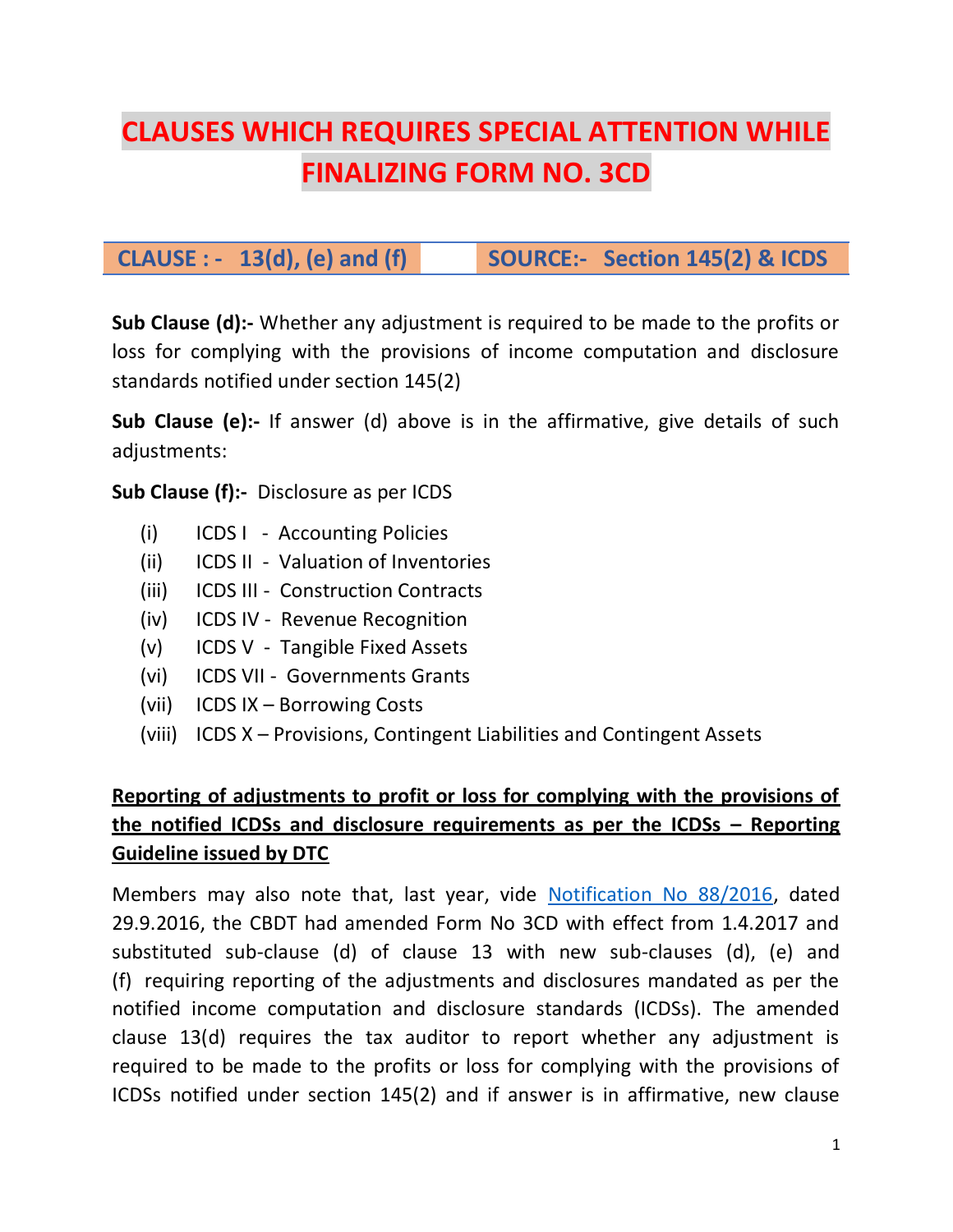13(e) requires reporting of the standard-wise adjustments made to the profit or loss for complying with the ICDSs notified u/s 145(2) showing clearly increase/decrease in profits as well as the net effect of such adjustments standard-wise. Further, clause 13(f) requires reporting of the standard-wise disclosures as per the ICDSs.

A mass mail has already been sent to you informing the aforesaid changes in Form 3CD.

Further we wish to inform you that the Direct Taxes Committee has recently released a publication namely "Technical Guide on Income Computation & Disclosure Standards" which is available at the link[http://resource.cdn.icai.org/45963dtc36184.pdf](http://icai.ind.in/newsletter/lt.php?c=2994&m=2684&nl=1797&s=9099b0729da204bc88865ef24edd04ac&lid=36626&l=-http--resource.cdn.icai.org/45963dtc36184.pdf)

Members may refer the said publication for seeking any guidance with regard to the Income Computation and Disclosure Standards.

Members may kindly note the aforesaid changes while filing the tax audit report u/s 44AB of the Income-tax Act, 1961 for the A.Y. 2017-18.

**CLAUSE : - 14 SOURCE:- Section 145A**

**Sub Clause (a):-** Method of valuation of closing stock employed in the previous year.

**Sub Clause (b):-** In case of deviation from the method of valuation prescribed under section 145A, and the effect thereof on the profit or loss, please furnish.

**CLAUSE : - 15 SOURCE:- Section 45(2)**

Give the following particulars of the capital asset converted into stock-in-trade:—

(a) Description of capital asset;

(b) Date of acquisition;

(c) Cost of acquisition;

(d) Amount at which the asset is converted into stock-in-trade.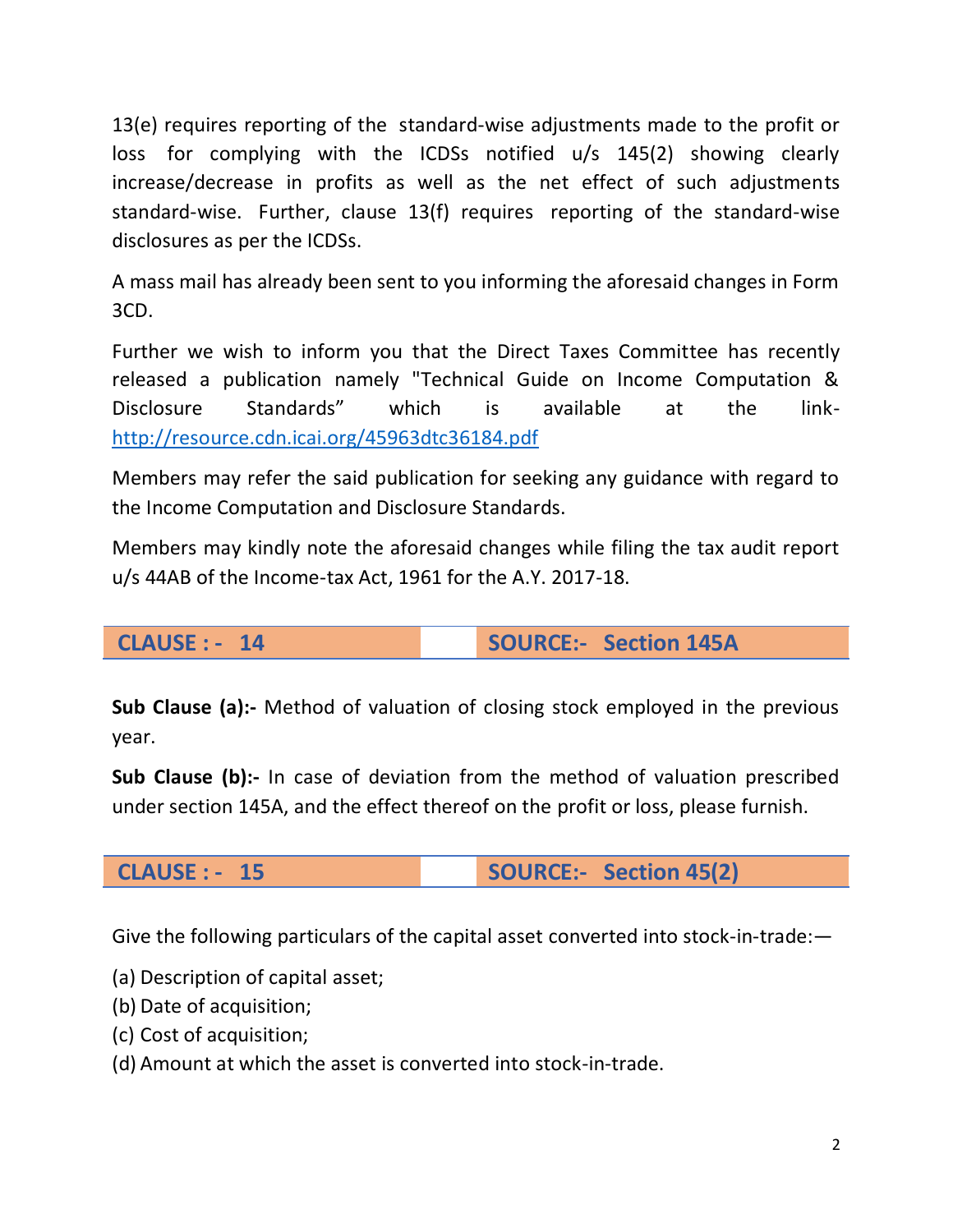| <b>CLAUSE: - 16</b> | <b>SOURCE:- Section</b> |                         | $\blacksquare$ 28, | $-41(1)$ , |
|---------------------|-------------------------|-------------------------|--------------------|------------|
|                     |                         | 2(24) Special attention |                    |            |
|                     |                         | to grants, subsidy      |                    |            |

Amounts not credited to the profit and loss account, being, -

- (a) the items falling within the scope of section 28;
- (b)the proforma credits, drawbacks, refund of duty of customs or excise or service tax, or refund of sales tax or value added tax where such credits, drawbacks or refunds are admitted as due by the authorities concerned;
- (c) escalation claims accepted during the previous year;
- (d) any other item of income;
- (e) capital receipt, if any.

#### **CLAUSE : - 17 SOURCE:- Section 43CA and 50C**

Where any land or building or both is transferred during the previous year for a consideration less than value adopted or assessed or assessable by any authority of a State Government referred to in section 43CA or 50C, please furnish

| <b>CLAUSE : - 21(d)</b> |  | SOURCE:- Section 40A(3), |
|-------------------------|--|--------------------------|
|                         |  | 40A(3A) and Rule 6DD     |

Disallowance/deemed income under section 40A(3):

**(A)** On the basis of the examination of books of account and other relevant documents/evidence, whether the expenditure covered under section 40A(3) read with rule 6DD were made by account payee cheque drawn on a bank or account payee bank draft. If not, please furnish the details :

**(B)** On the basis of the examination of books of account and other relevant documents/evidence, whether the payment referred to in section 40A(3A) read with rule 6DD were made by account payee cheque drawn on a bank or account payee bank draft If not, please furnish the details of amount deemed to be the profits and gains of business or profession under section 40A (3A);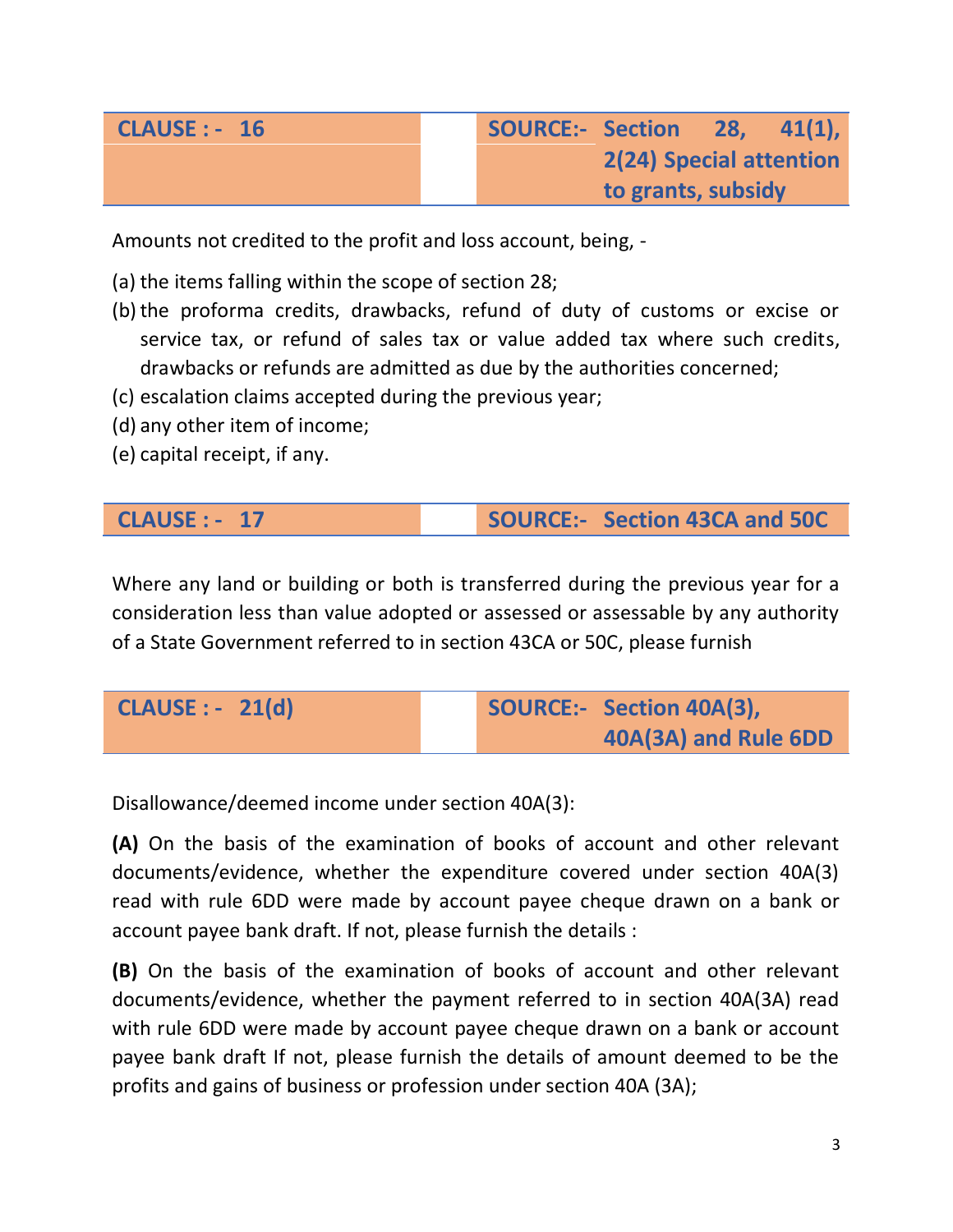#### **Section 40A(3A):- Deduction has been claimed earlier on due basis and payment is made subsequently otherwise than by account payee cheque or draft**

A special provision has been introduced to cover the above-mentioned payments under section 40A (3A) which is given below-

- i. The taxpayer had claimed deduction in respect of an expenditure in any of the earlier years.
- ii. The amount of deduction exceeds Rs. 20,000
- iii. Subsequent year payment is made in respect of the aforesaid liability
- iv. The payment exceeds Rs. 20,000

v. The payment is made otherwise than by an account payee cheque or draft If above conditions are satisfied, the payment so made shall be deemed to be the business income of the previous year in which payment is made.

**CLAUSE : - 21(h) SOURCE:- Section 14A and Rule 8D**

amount of deduction inadmissible in terms of section 14A in respect of the expenditure incurred in relation to income which does not form part of the total income;

**CLAUSE : - 23 SOURCE:- Section 40A(2)**

Particulars of payments made to persons specified under section 40A(2)(b).

**CLAUSE : - 25 SOURCE:- Section 41**

Any amount of profit chargeable to tax under section 41 and computation thereof.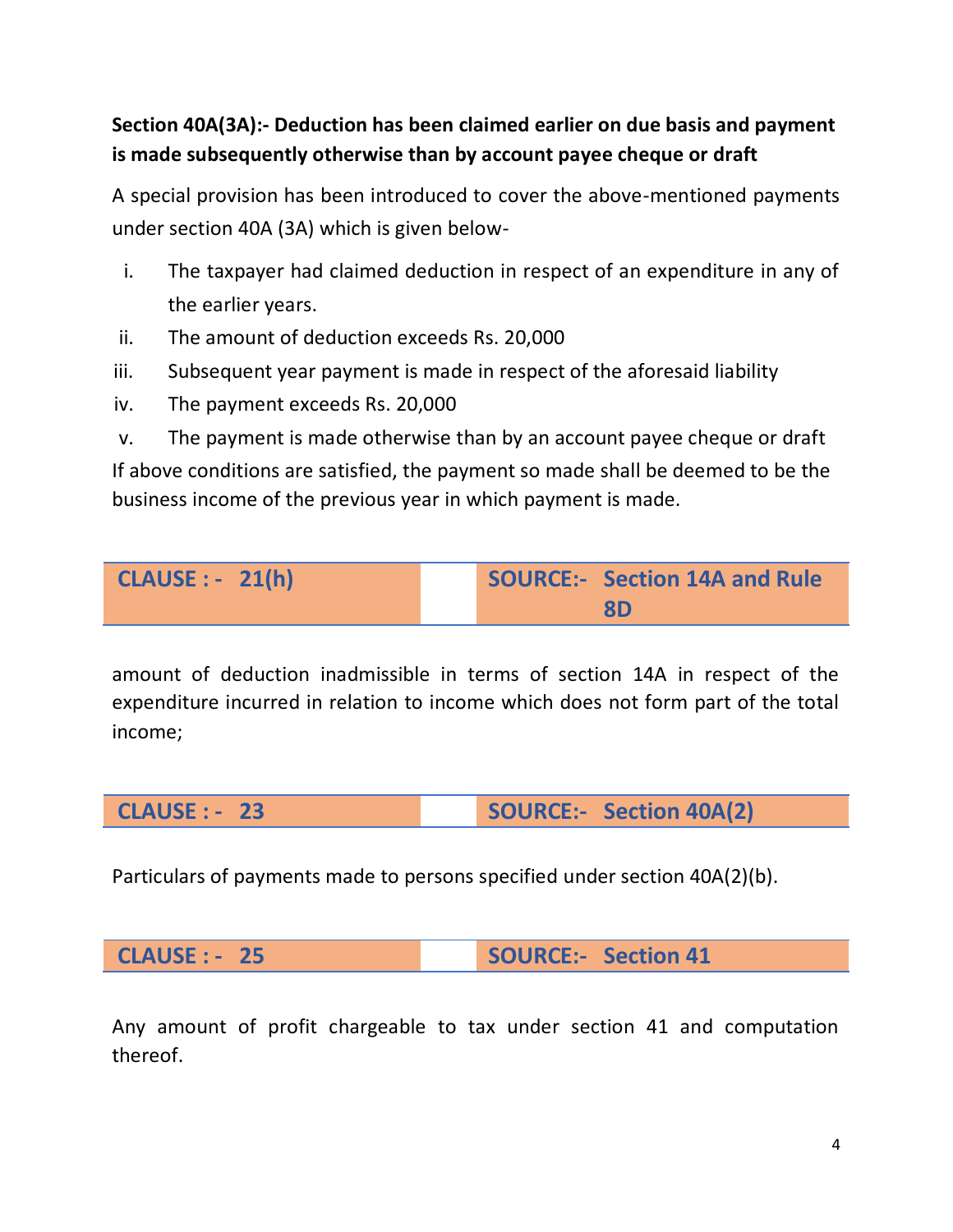## **CLAUSE : - 28 SOURCE:- Section 56(2)(viia) & Rule 11UA**

Whether during the previous year the assessee has received any property, being share of a company not being a company in which the public are substantially interested, without consideration or for inadequate consideration as referred to in section 56(2)(viia), if yes, please furnish the details of the same.

| <b>CLAUSE : - 29</b> |  | SOURCE:- Section 56(2)(viib) & |
|----------------------|--|--------------------------------|
|                      |  | <b>Rule 11UA</b>               |

Whether during the previous year the assessee received any consideration for issue of shares which exceeds the fair market value of the shares as referred to in section 56(2)(viib), if yes, please furnish the details of the same.

#### **CLAUSE : - 31 SOURCE:- Section 269SS & 269T**

#### **Changes in new clause 31 of Form 3CD - Reporting Guideline issued by DTC**

Clause 31 of Form 3CD has been substituted to include within its fold, reporting requirements taking into consideration the amendments effected in section 269SS and 269T, including within its scope payments relating to immovable property transactions. Further, the scope of reporting in relation to section 269T, relating to repayment of loan or deposit or specified advance, has been increased to also require reporting by the **recipient** of such loan or deposit or specified advance **which has been repaid.** So far, such reporting was required only by the payer.

The last column of the following table explains the changes in new clause 31. Further the additions in New Clause 31 in column 2 have been marked in *bold italics*.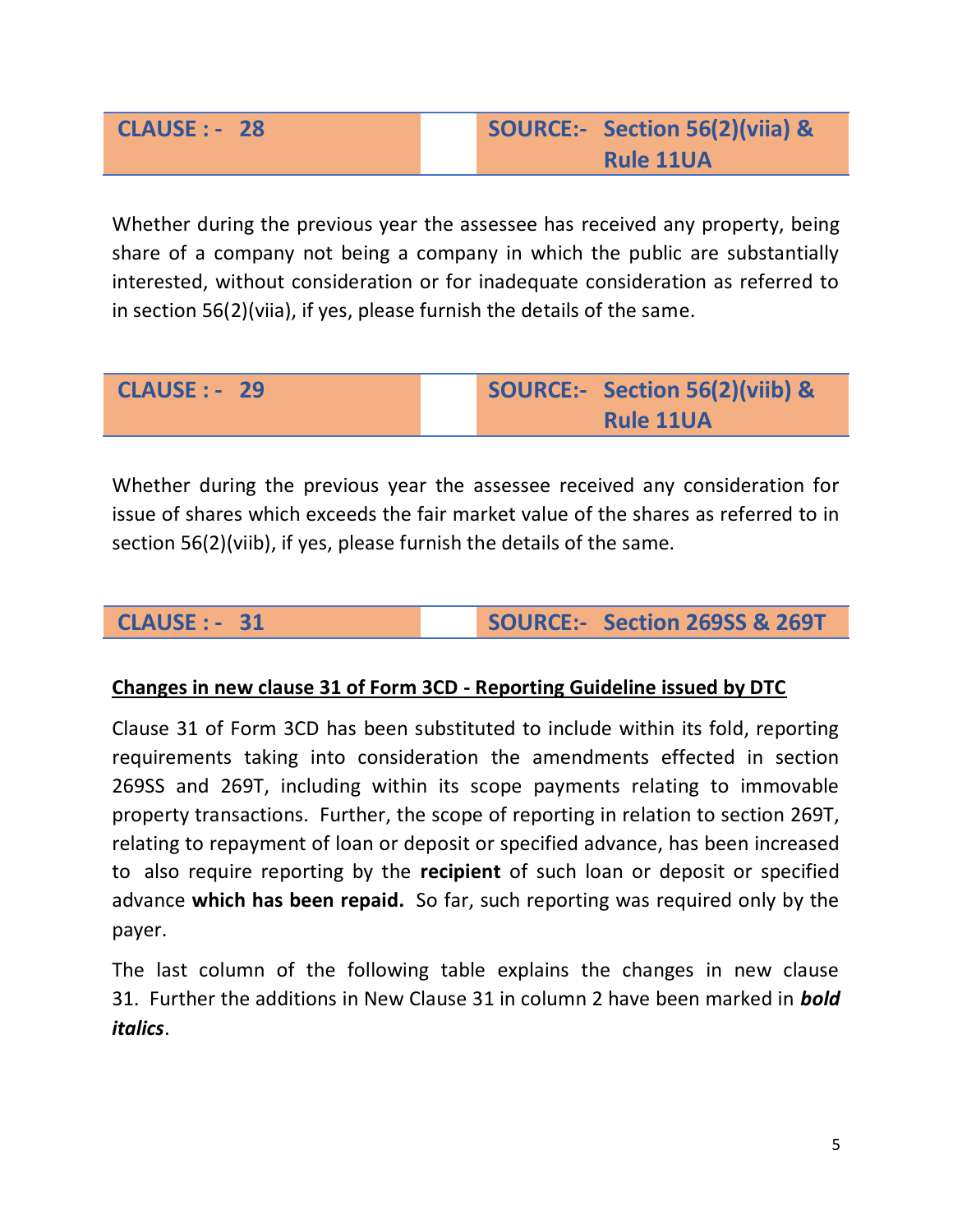The last column of the following table explains the changes in new clause 31. Further the additions in New Clause 31 in column 2 have been marked in *bold italics*.

|                         | (1)                                                                                                                                                                      |                      | (2)                                                                                                                                    | (3)                                                                                                                                                                                                                                                                                                                                                                                                                                                                                                                                                       |
|-------------------------|--------------------------------------------------------------------------------------------------------------------------------------------------------------------------|----------------------|----------------------------------------------------------------------------------------------------------------------------------------|-----------------------------------------------------------------------------------------------------------------------------------------------------------------------------------------------------------------------------------------------------------------------------------------------------------------------------------------------------------------------------------------------------------------------------------------------------------------------------------------------------------------------------------------------------------|
| <b>Erstwhile Clause</b> |                                                                                                                                                                          | <b>New Clause 31</b> |                                                                                                                                        | <b>Changes in New Clause 31</b>                                                                                                                                                                                                                                                                                                                                                                                                                                                                                                                           |
| 31                      |                                                                                                                                                                          |                      |                                                                                                                                        |                                                                                                                                                                                                                                                                                                                                                                                                                                                                                                                                                           |
| <b>Reporting</b>        |                                                                                                                                                                          | <b>Reporting</b>     |                                                                                                                                        |                                                                                                                                                                                                                                                                                                                                                                                                                                                                                                                                                           |
|                         | Requirement                                                                                                                                                              |                      | Requirement                                                                                                                            |                                                                                                                                                                                                                                                                                                                                                                                                                                                                                                                                                           |
| (a)                     | Particulars of<br>each loan or<br>deposit in an<br>amount<br>exceeding the<br>limit specified<br>in section<br>269SS taken or<br>accepted<br>during the<br>previous year | (a)                  | Particulars of each<br>loan or deposit in<br>an amount<br>269SS taken or<br>accepted during<br>the previous year                       | Sub-clause (a) of new clause 31<br>requires reporting on whether such<br>loan or deposit is taken by cheque,<br>exceeding the limit bank draft or ECS. Thereafter, if the<br>specified in section same is by cheque or bank draft,<br>whether the same was taken or<br>accepted by way of account payee<br>cheque/bank draft has to be<br>reported. Corresponding sub-clause<br>(a) of erstwhile clause 31 directly<br>required reporting of whether loan or<br>deposit was taken or accepted<br>otherwise than by account payee<br>cheque or bank draft. |
|                         |                                                                                                                                                                          | (b)                  | specified sum in an<br>amount exceeding<br>the limit specified<br>in section 269SS<br>taken or accepted<br>during the<br>previous year | <b>Particulars of each New reporting requirement:</b><br>Consequent to substitution of section<br>269SS by the Finance Act 2015<br>including within its scope specified<br>sum receivable in relation to transfer<br>of an immovable property, sub-clause<br>(b) of new clause 31<br>requires reporting of particulars of<br>each specified sum in an amount<br>exceeding the limit specified in section<br>269SS taken or accepted during the<br>previous year.                                                                                          |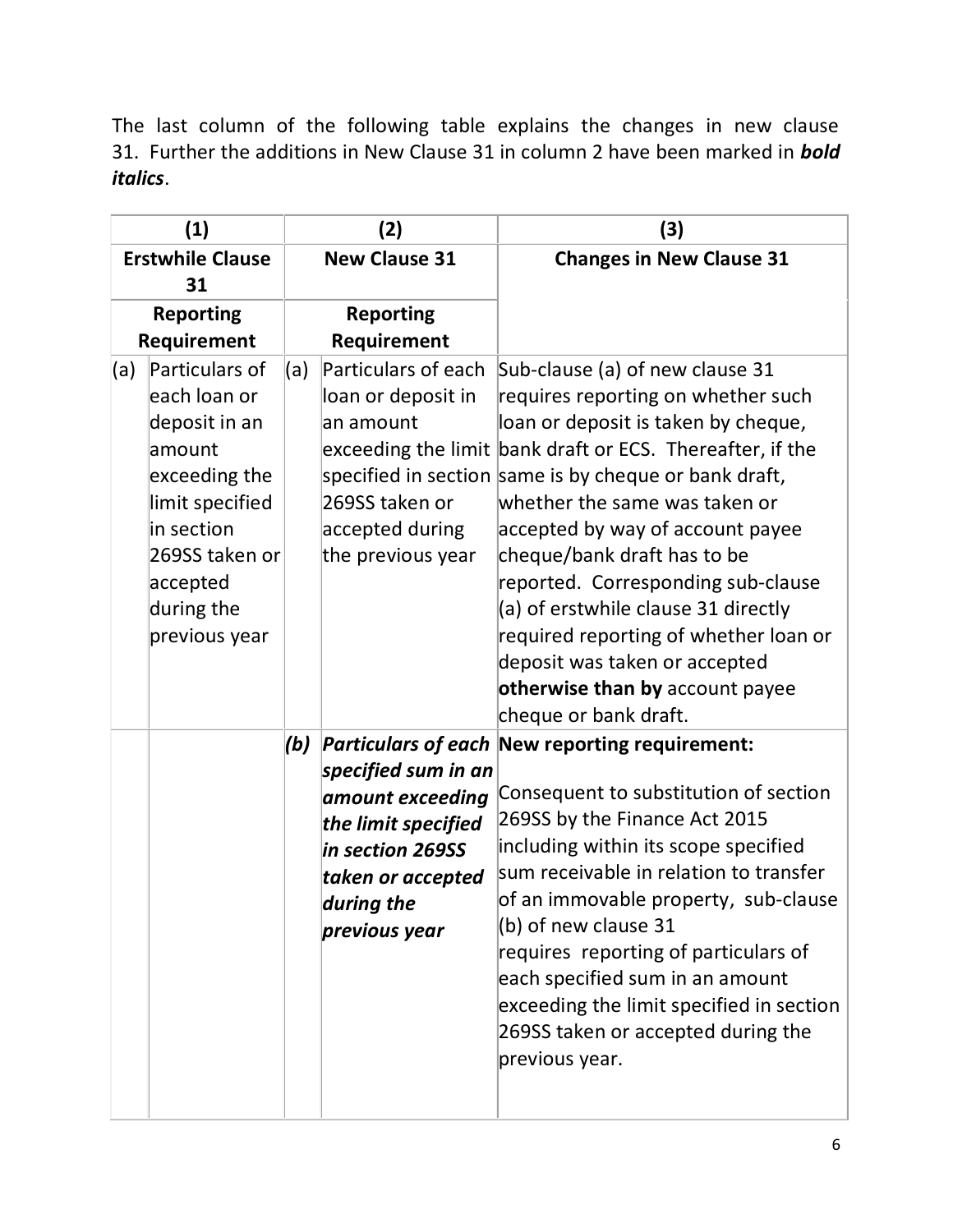| (b) | Particulars of  | (C) |                          | Particulars of each Sub-clause (c) of new clause 31 |
|-----|-----------------|-----|--------------------------|-----------------------------------------------------|
|     | leach           |     | repayment of loan        | contains reporting requirement akin to              |
|     | repayment of    |     | or deposit <i>or</i>     | sub-clause (b) of erstwhile clause 31.              |
|     | loan or         |     | <u>specified advance</u> |                                                     |
|     | deposit in an   |     | in an amount             | Sub-clause (c) of new clause 31                     |
|     | amount          |     | exceeding the limit      | requires reporting on whether                       |
|     | exceeding the   |     | specified in section     | repayment is made by cheque, bank                   |
|     | limit specified |     | 269T made during         | draft or ECS. Thereafter, if the same is            |
|     | in section      |     | the previous year        | by cheque or bank draft, then,                      |
|     | 269T made       |     |                          | whether the same is by way of account               |
|     | during the      |     |                          | payee cheque/account payee bank                     |
|     | previous year   |     |                          | draft has to be reported.                           |
|     |                 |     |                          | Corresponding sub-clause (b) of                     |
|     |                 |     |                          | erstwhile clause 31 directly required               |
|     |                 |     |                          | reporting of whether repayment was                  |
|     |                 |     |                          | made otherwise than by account                      |
|     |                 |     |                          | payee cheque or bank draft.                         |
| (c) | Whether the     |     |                          | There is no separate sub-clause in new              |
|     | taking or       |     |                          | clause 31 in line with sub-clause (c) of            |
|     | accepting loan  |     |                          | erstwhile clause 31.                                |
|     | or deposit or   |     |                          |                                                     |
|     | repayment of    |     |                          |                                                     |
|     | the same were   |     |                          |                                                     |
|     | made by         |     |                          |                                                     |
|     | account payee   |     |                          |                                                     |
|     | cheque or       |     |                          |                                                     |
|     | account payee   |     |                          |                                                     |
|     | bank            |     |                          |                                                     |
|     | draft based     |     |                          |                                                     |
|     | on the          |     |                          |                                                     |
|     | examination     |     |                          |                                                     |
|     | of books of     |     |                          |                                                     |
|     | account and     |     |                          |                                                     |
|     | other relevant  |     |                          |                                                     |
|     |                 |     |                          |                                                     |
|     | documents       |     |                          |                                                     |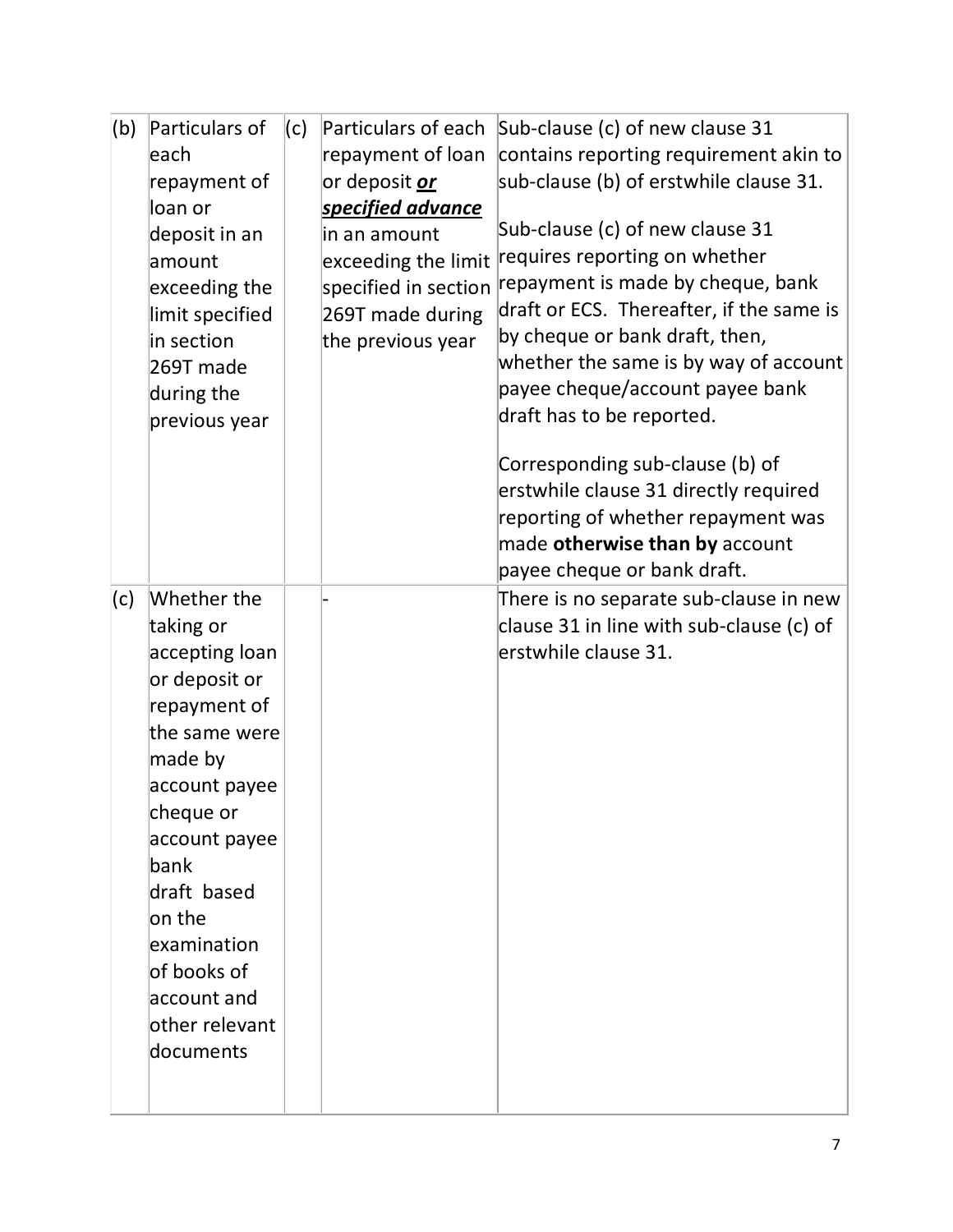|  | (d) | <b>Particulars of</b>     | New reporting requirement -                             |
|--|-----|---------------------------|---------------------------------------------------------|
|  |     | repayment of loan         |                                                         |
|  |     | or deposit or             | The reporting requirement in respect                    |
|  |     | specified advance         | of section 269T was earlier required                    |
|  |     | in an amount              | only in case of the person making the                   |
|  |     |                           | exceeding the limit repayment of loan or deposit or any |
|  |     |                           | specified in section specified advance. Under the new   |
|  |     | 269T received             | clause 31, reporting is also to be done                 |
|  |     | otherwise than by         | by the recipient. The recipient has to                  |
|  |     | a cheque or bank          | furnish the name, address and PAN (if                   |
|  |     | draft or use of ECS       | available with him) of the payer and                    |
|  |     | through a bank            | the amount of loan or deposit or any                    |
|  |     | account during            | specified advance received -                            |
|  |     | the previous year.        |                                                         |
|  |     |                           | $(1)$ under sub-clause $(d)$ , in case the              |
|  |     | (i) name, address         | repayment is received otherwise                         |
|  |     | and Permanent             | than by a cheque or bank draft or ECS                   |
|  |     | <b>Account Number</b>     |                                                         |
|  |     | (if available with        | $(2)$ under sub-clause (e), in case                     |
|  |     | the assessee) of          | repayment is received by a cheque or                    |
|  |     | the payer;                | bank draft, which is not an account                     |
|  |     |                           | payee cheque or account payee bank                      |
|  |     | (ii) amount of loan draft |                                                         |
|  |     | or deposit or any         |                                                         |
|  |     | specified advance         |                                                         |
|  |     | received otherwise        |                                                         |
|  |     | than by a cheque          |                                                         |
|  |     | or bank draft or          |                                                         |
|  |     | use of electronic         |                                                         |
|  |     | clearing system           |                                                         |
|  |     | through a bank            |                                                         |
|  |     | account during the        |                                                         |
|  |     | previous year.            |                                                         |
|  | (e) | <b>Particulars of</b>     |                                                         |
|  |     | repayment of loan         |                                                         |
|  |     | or deposit or             |                                                         |
|  |     | specified advance         |                                                         |
|  |     | in an amount              |                                                         |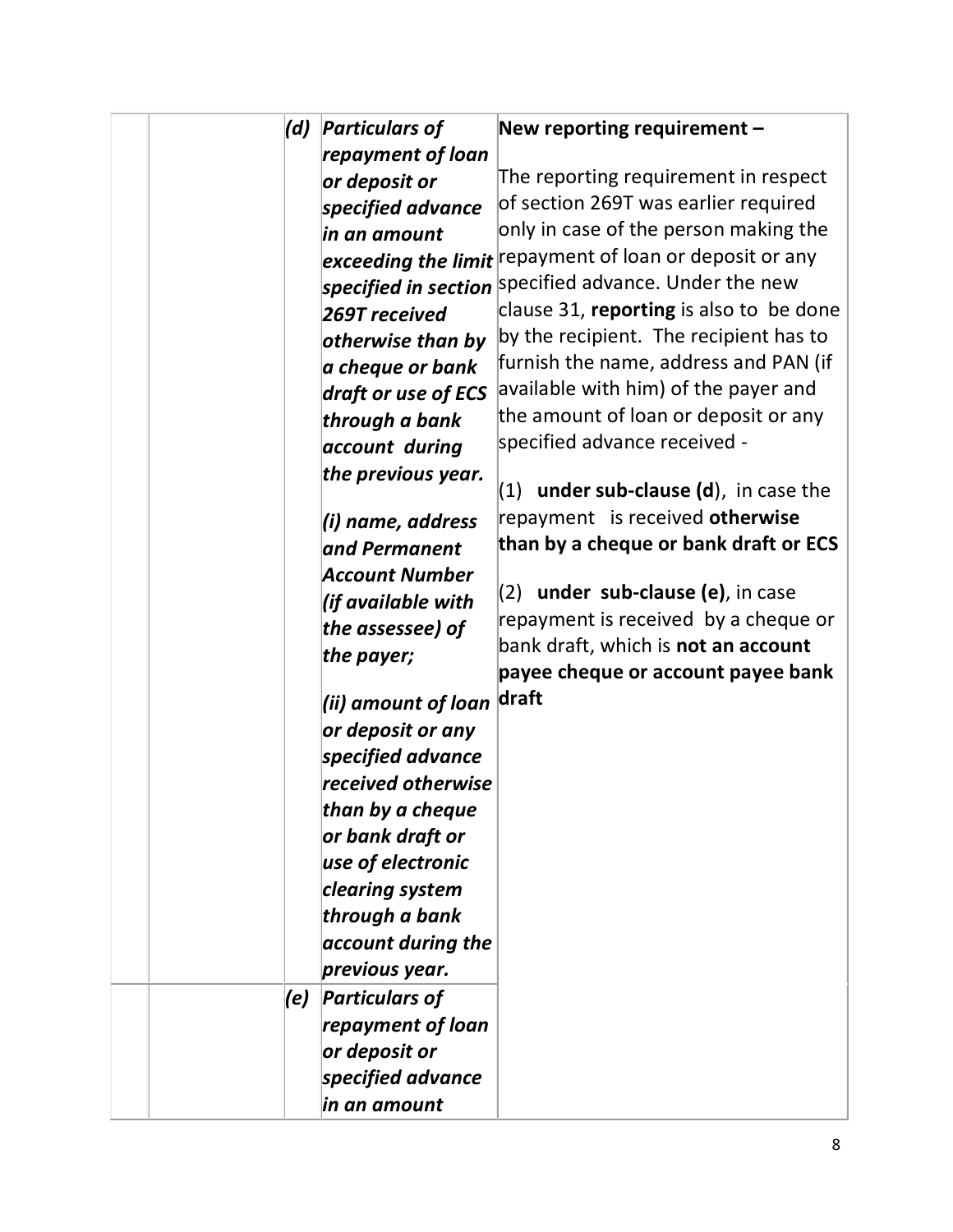| exceeding the limit<br>specified in section<br>269T received by a<br>cheque or bank<br>draft which is not<br>an account payee<br>cheque or bank<br>draft during the<br>previous year.<br>(i) name, address<br>and Permanent<br>Account Number<br>(if available with<br>the assessee) of<br>the payer;<br>(ii) amount of loan<br>or deposit or any<br>specified advance<br>received by a<br>cheque or a bank<br>draft which is not<br>an account payee<br>cheque or account<br>payee bank draft<br>during the<br>previous year. |  |
|--------------------------------------------------------------------------------------------------------------------------------------------------------------------------------------------------------------------------------------------------------------------------------------------------------------------------------------------------------------------------------------------------------------------------------------------------------------------------------------------------------------------------------|--|
|--------------------------------------------------------------------------------------------------------------------------------------------------------------------------------------------------------------------------------------------------------------------------------------------------------------------------------------------------------------------------------------------------------------------------------------------------------------------------------------------------------------------------------|--|

#### **Section 269SS:- Mode of taking or accepting certain loans, deposits and specified sum.**

No person shall take or accept from any other person (herein referred to as the depositor), any loan or deposit or any specified sum, otherwise than by an account payee cheque or account payee bank draft or use of electronic clearing system through a bank account, if,—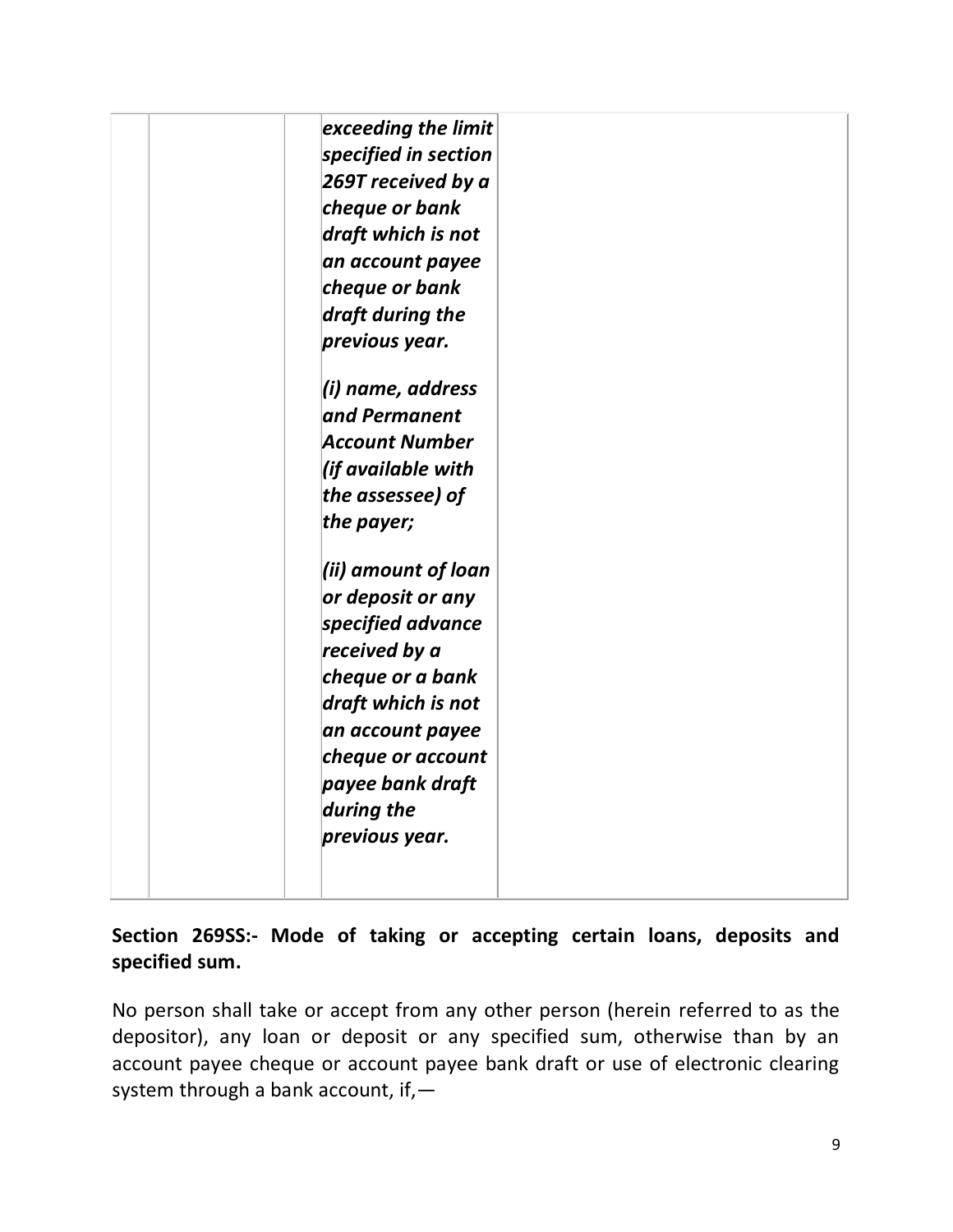(*a*) the amount of such loan or deposit or specified sum or the aggregate amount of such loan, deposit and specified sum; or

(*b*) on the date of taking or accepting such loan or deposit or specified sum, any loan or deposit or specified sum taken or accepted earlier by such person from the depositor is remaining unpaid (whether repayment has fallen due or not), the amount or the aggregate amount remaining unpaid; or

(*c*) the amount or the aggregate amount referred to in clause (*a*) together with the amount or the aggregate amount referred to in clause (*b*)*,*

is twenty thousand rupees or more:

**Provided** that the provisions of this section shall not apply to any loan or deposit or specified sum taken or accepted from, or any loan or deposit or specified sum taken or accepted by,—

- (*a*) the Government;
- (*b*) any banking company, post office savings bank or co-operative bank;

(*c*) any corporation established by a Central, State or Provincial Act;

(*d*) any Government company as defined in clause (*45*) of section 2 of the Companies Act, 2013 (18 of 2013);

(*e*) such other institution, association or body or class of institutions, associations or bodies which the Central Government may, for reasons to be recorded in writing, notify in this behalf in the Official Gazette:

**Provided further** that the provisions of this section shall not apply to any loan or deposit or specified sum, where the person from whom the loan or deposit or specified sum is taken or accepted and the person by whom the loan or deposit or specified sum is taken or accepted, are both having agricultural income and neither of them has any income chargeable to tax under this Act.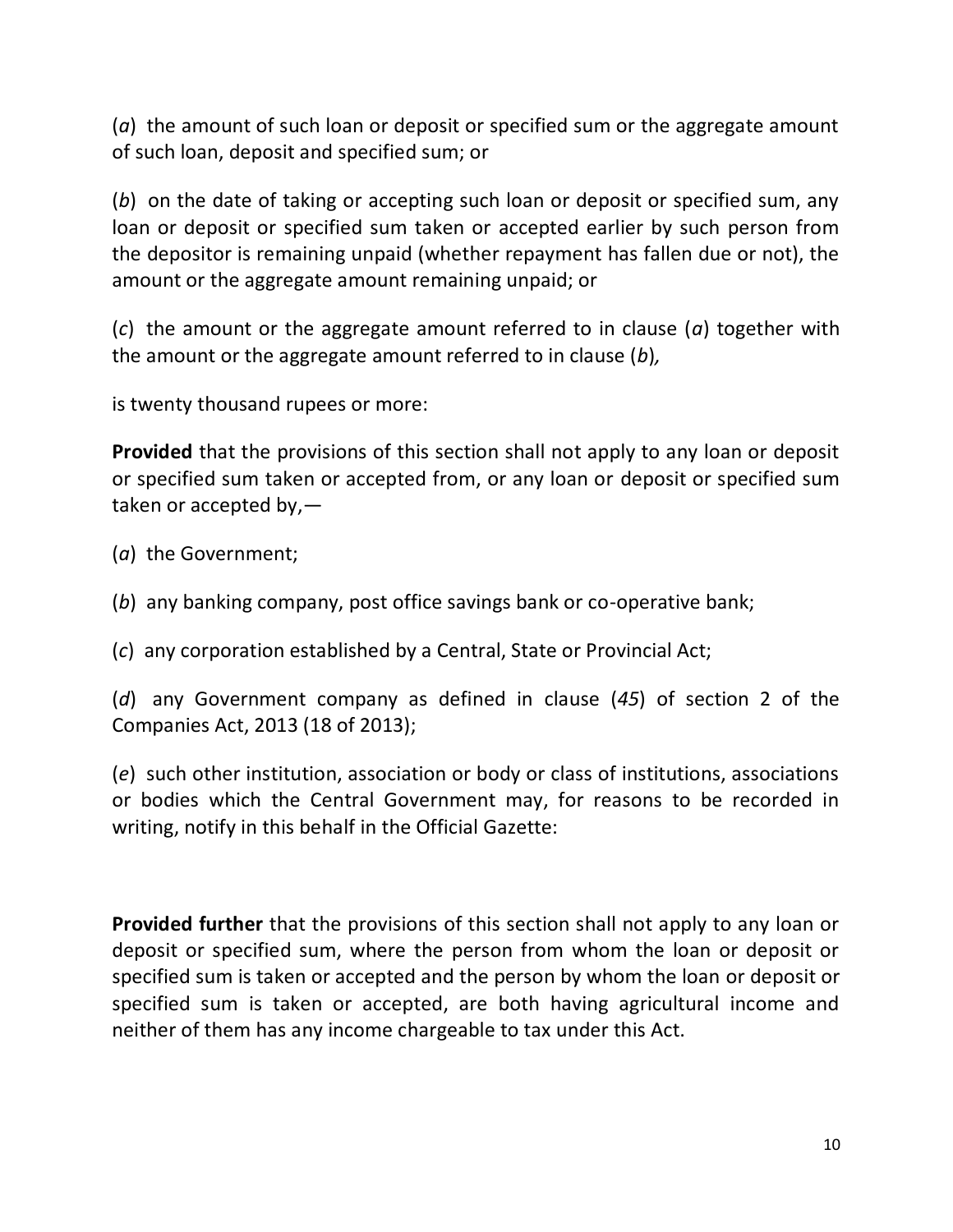*Explanation.—*For the purposes of this section,—

(*i*) "banking company" means a company to which the provisions of the Banking Regulation Act, 1949 (10 of 1949) applies and includes any bank or banking institution referred to in section 51 of that Act;

(*ii*) "co-operative bank" shall have the same meaning as assigned to it in Part V of the Banking Regulation Act, 1949 (10 of 1949) ;

(*iii*) "loan or deposit" means loan or deposit of money;

(*iv*) "specified sum" means any sum of money receivable, whether as advance or otherwise, in relation to transfer of an immovable property, whether or not the transfer takes place.

#### **Section 269T:- Mode of repayment of certain loans or deposits.**

No branch of a banking company or a co-operative bank and no other company or co-operative society and no firm or other person shall repay any loan or deposit made with it [or any specified advance received by it] otherwise than by an account payee cheque or account payee bank draft drawn in the name of the person who has made the loan or deposit [or paid the specified advance,] [or by use of electronic clearing system through a bank account] if—

(*a*) the amount of the loan or deposit [or specified advance] together with the interest, if any, payable thereon, or

(*b*) the aggregate amount of the loans or deposits held by such person with the branch of the banking company or co-operative bank or, as the case may be, the other company or co-operative society or the firm, or other person either in his own name or jointly with any other person on the date of such repayment together with the interest, if any, payable on such loans or deposits, [or]

[(*c*) the aggregate amount of the specified advances received by such person either in his own name or jointly with any other person on the date of such repayment together with the interest, if any, payable on such specified advances,]

is twenty thousand rupees or more: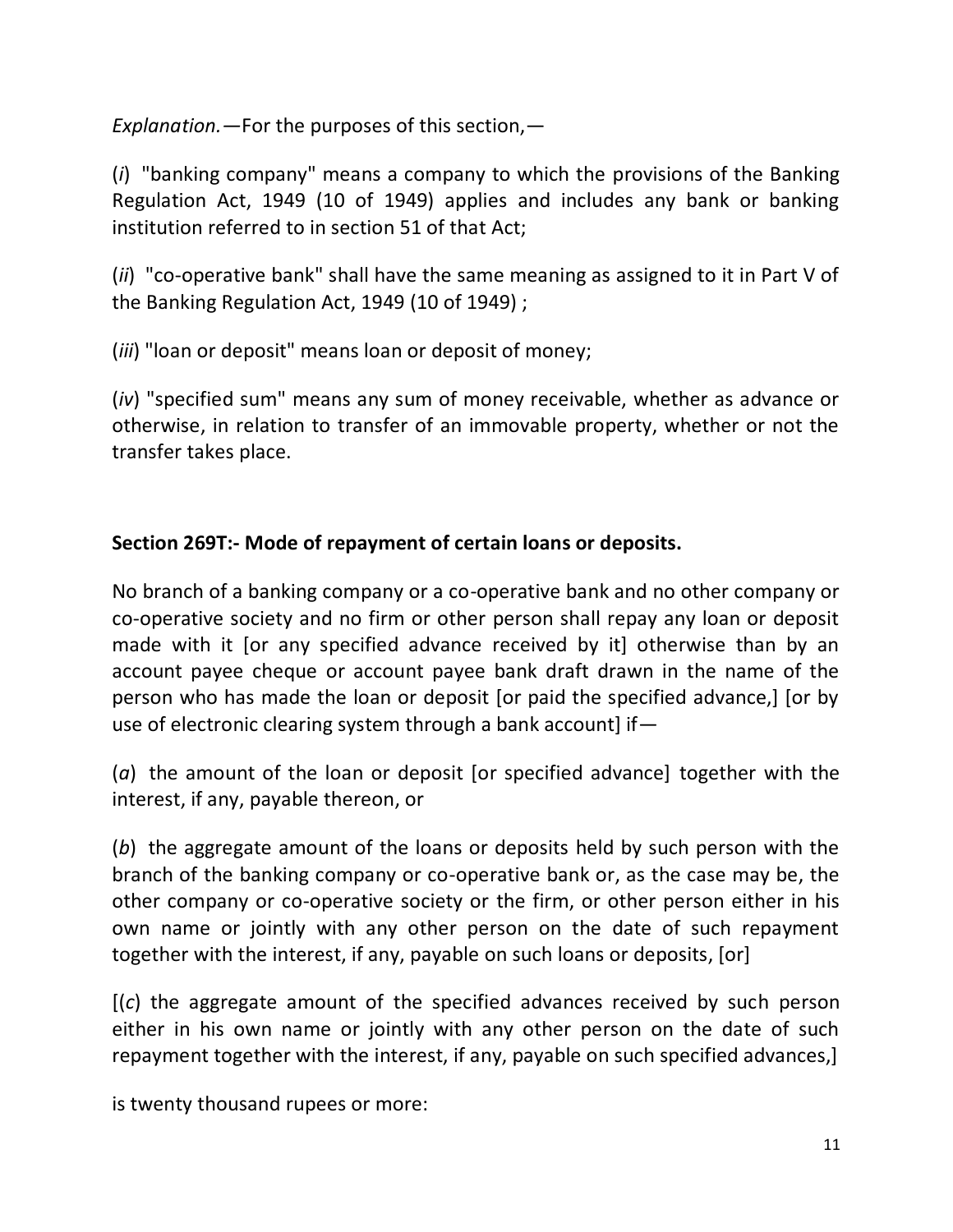**Provided** that where the repayment is by a branch of a banking company or cooperative bank, such repayment may also be made by crediting the amount of such loan or deposit to the savings bank account or the current account (if any) with such branch of the person to whom such loan or deposit has to be repaid :

**Provided further** that nothing contained in this section shall apply to repayment of any loan or deposit [or specified advance] taken or accepted from—

(*i*) Government;

(*ii*) any banking company, post office savings bank or co-operative bank;

(*iii*) any corporation established by a Central, State or Provincial Act;

(*iv*) any Government company as defined in section 617 of the Companies Act, 1956 (1 of 1956);

(*v*) such other institution, association or body or class of institutions, associations or bodies which the Central Government may, for reasons to be recorded in writing, notify in this behalf in the Official Gazette.]

*Explanation.—*For the purposes of this section,—

(*i*) "banking company" shall have the meaning assigned to it in clause (*i*) of the *Explanation* to [section 269SS;](javascript:ShowMainContent()

(*ii*) "co-operative bank" shall have the meaning assigned to it in Part V of the Banking Regulation Act, 1949 (10 of 1949);

(*iii*) "loan or deposit" means any loan or deposit of money which is repayable after notice or repayable after a period and, in the case of a person other than a company, includes loan or deposit of any nature;

[(*iv*) "specified advance" means any sum of money in the nature of advance, by whatever name called, in relation to transfer of an immovable property, whether or not the transfer takes place.]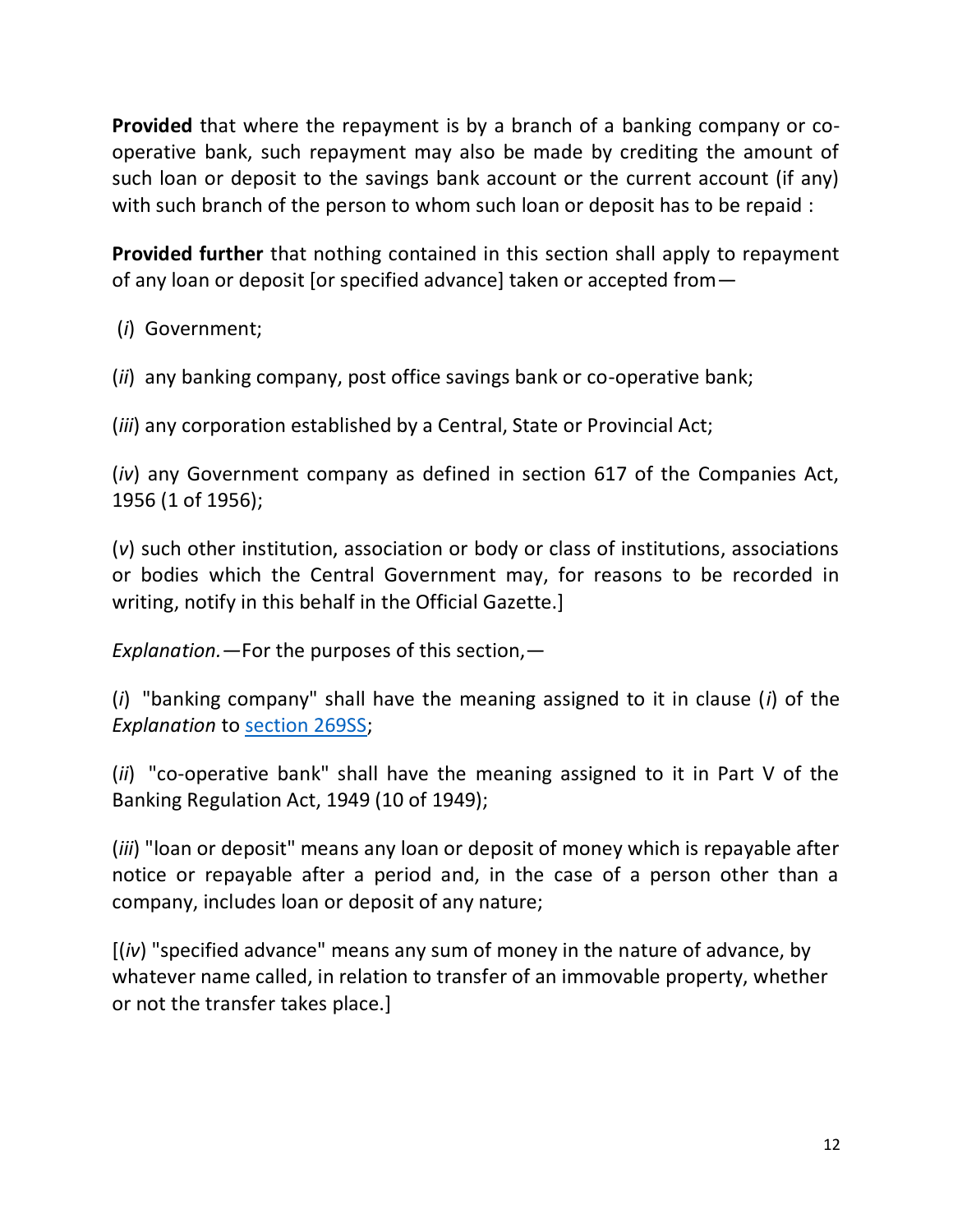#### **CLAUSE : - 32(b) SOURCE:- Section 79**

Whether a change in shareholding of the company has taken place in the previous year due to which the losses incurred prior to the previous year cannot be allowed to be carried forward in terms of section 79.

#### **Section 79:- Carry forward and set off of losses in the cases of certain companies**

In the case of companies in which the public are not substantially interested, loss will not be carried forward and set off unless the shares of the company carrying not less than 51 per cent of the voting power were beneficially held by the same person(s) both on the last day of the previous year in which loss occurred and on the last day of the previous year in which brought forward loss is sought to be set off.

*Exceptions* **-** The aforesaid restriction contained in section 79 shall not be applicable if change in voting power takes place in following two cases:

- 1. Where a change in voting power takes place in a previous year consequent upon the death of a shareholder or on account of transfer of shares by way of gift to any relative of the shareholder making the gift.
- 2. Where any change in the shareholding of an Indian company which is a subsidiary of a foreign company as a result of amalgamation or demerger of a foreign company subject to the condition that fifty-one per cent shareholders of the amalgamating or demerged foreign company continue to be the shareholders of the amalgamated or the resulting foreign company.

#### **Remark:**

This section is applicable to the losses and not to the unabsorbed allowances. Therefore, entire unabsorbed depreciation can be carried forward by closely held company irrespective of the change in shareholding pattern.- *CIT* v. *Shri Subhulaxmi Mills Ltd.* [2001] 249 ITR 795.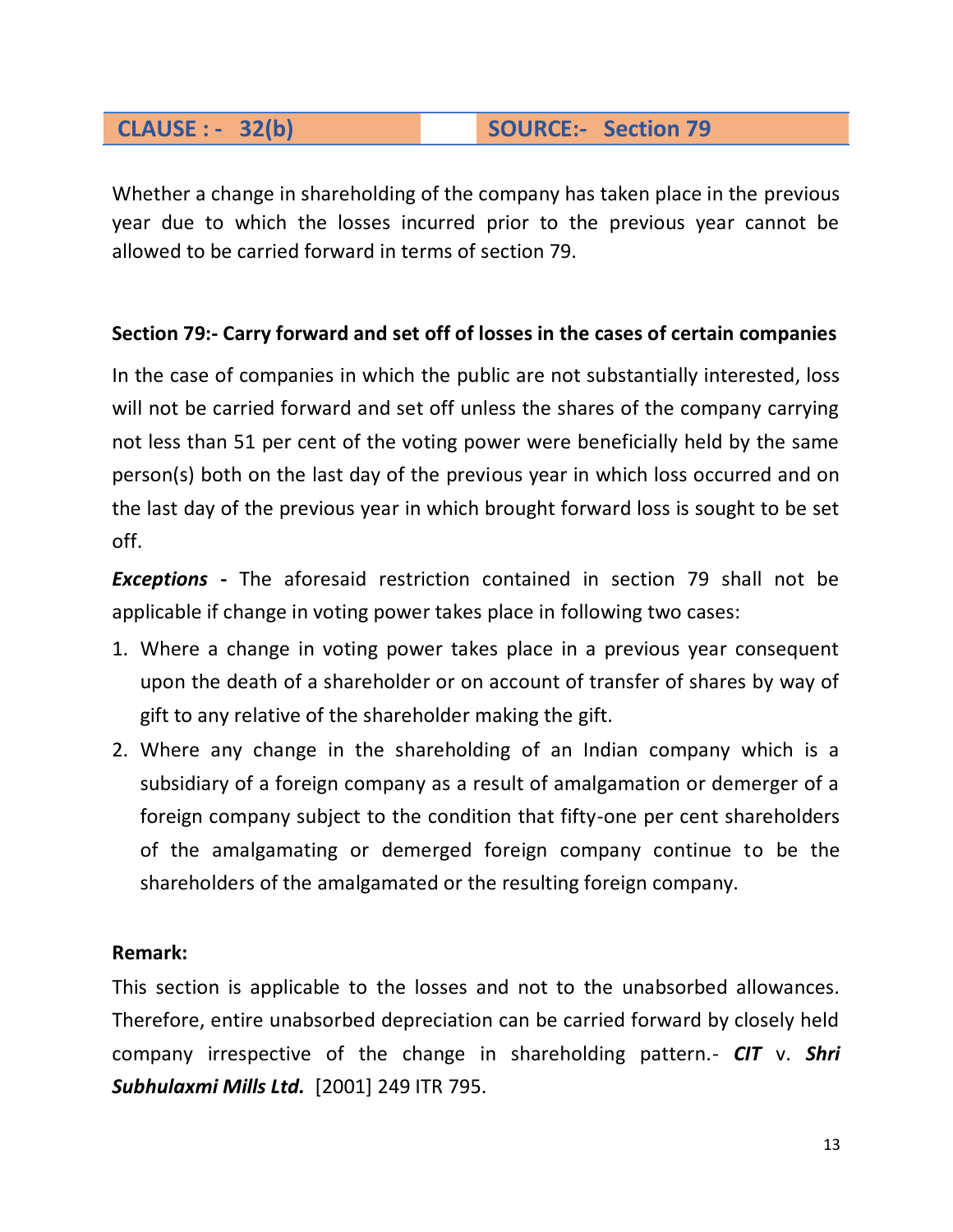In case of a company, please state that whether the company is deemed to be carrying on a speculation business as referred in explanation to section 73, if yes, please furnish the details of speculation loss if any incurred during the previous year.

**CLAUSE : - 36 SOURCE:- Section 115-O**

In the case of a domestic company, details of tax on distributed profits under section 115-O in the following form:-

- (a) total amount of distributed profits;
- (b) amount of reduction as referred to in section 115-O (1A)(i);
- (c) amount of reduction as referred to in section 115-O (1A)(ii);
- (d) total tax paid thereon;
- (e) dates of payment with amounts.

| $CLAUSE: -41$ | <b>SOURCE:- Excise, Service Tax,</b> |
|---------------|--------------------------------------|
|               | <b>VAT Proceedings</b>               |

Please furnish the details of demand raised or refund issued during the previous year under any tax laws other than Income-tax Act, 1961 and Wealth-tax Act, 1957 alongwith details of relevant proceedings.